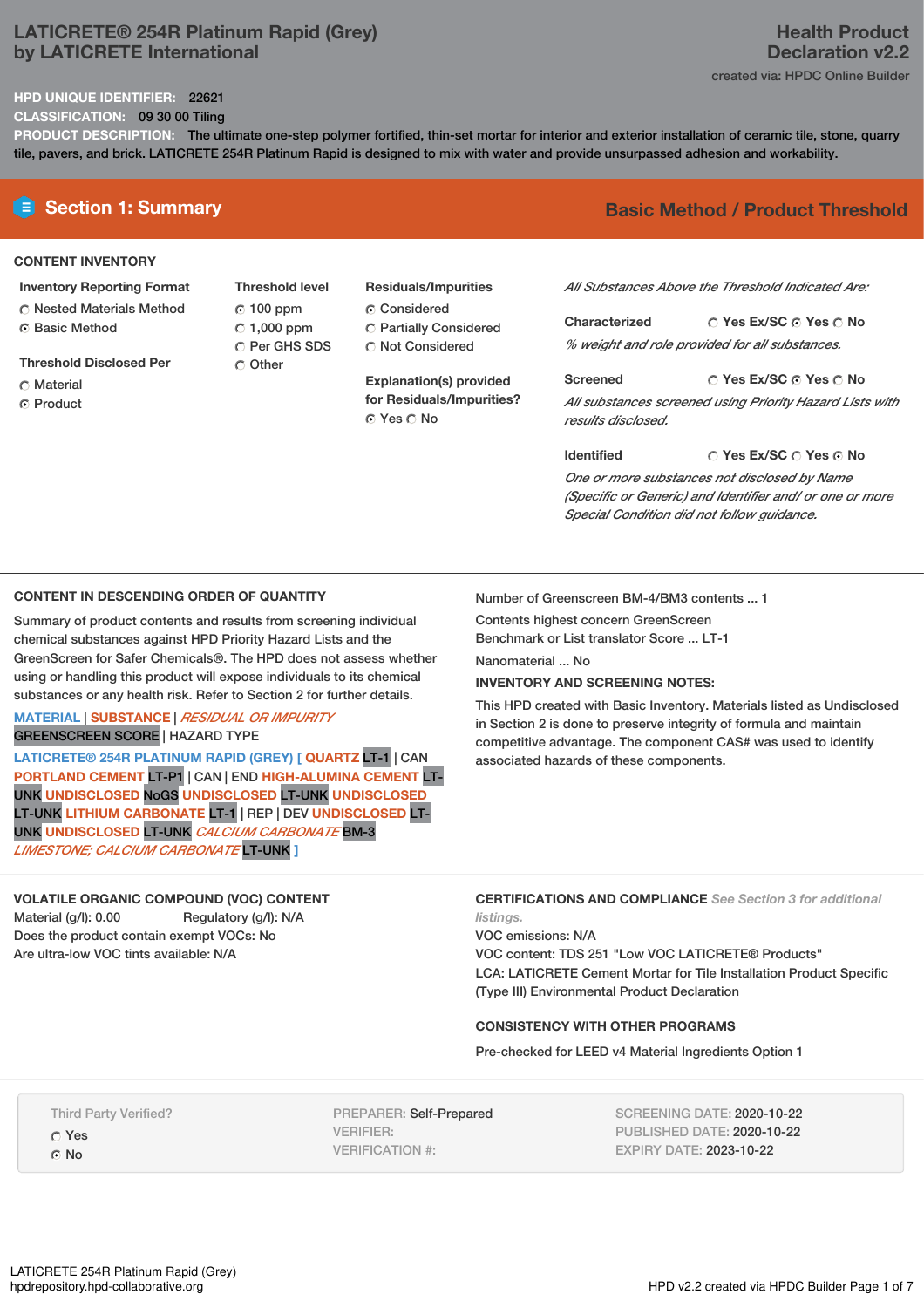This section lists contents in a product based on specific threshold(s) and reports detailed health information including hazards. This HPD uses the *inventory method indicated above, which is one of three possible methods:*

- *Basic Inventory method with Product-level threshold.*
- *Nested Material Inventory method with Product-level threshold*
- *Nested Material Inventory method with individual Material-level thresholds*

Definitions and requirements for the three inventory methods and requirements for each data field can be found in the HPD Open Standard version *2.2, available on the HPDC website at: [www.hpd-collaborative.org/hpd-2-2-standard](https://www.hpd-collaborative.org/hpd-2-2-standard)*

# **LATICRETE® 254R PLATINUM RAPID (GREY)**

PRODUCT THRESHOLD: 100 ppm RESIDUALS AND IMPURITIES CONSIDERED: Yes

RESIDUALS AND IMPURITIES NOTES: Residuals and impurities are measured by quantitative methods and are only displayed when they are potentially greater than 100 ppm.

OTHER PRODUCT NOTES: See SDS at www.laticrete.com for occupational exposure information.

| <b>QUARTZ</b>            |                                                                |                                                             |                                                                                  |                                   | ID: 14808-60-7                                           |
|--------------------------|----------------------------------------------------------------|-------------------------------------------------------------|----------------------------------------------------------------------------------|-----------------------------------|----------------------------------------------------------|
|                          | HAZARD SCREENING METHOD: Pharos Chemical and Materials Library |                                                             |                                                                                  | HAZARD SCREENING DATE: 2020-10-22 |                                                          |
| $\%$ : 60.0000 - 65.0000 | $GS: LT-1$                                                     | RC: None                                                    |                                                                                  | NANO: No                          | <b>SUBSTANCE ROLE: Filler</b>                            |
| <b>HAZARD TYPE</b>       | <b>AGENCY AND LIST TITLES</b>                                  |                                                             | <b>WARNINGS</b>                                                                  |                                   |                                                          |
| <b>CANCER</b>            | <b>US CDC - Occupational Carcinogens</b>                       | Occupational Carcinogen                                     |                                                                                  |                                   |                                                          |
| <b>CANCER</b>            | US NIH - Report on Carcinogens                                 |                                                             | Known to be Human Carcinogen (respirable size -<br>occupational setting)         |                                   |                                                          |
| CANCER                   | <b>MAK</b>                                                     | Carcinogen Group 1 - Substances that cause cancer in<br>man |                                                                                  |                                   |                                                          |
| <b>CANCER</b>            | CA EPA - Prop 65                                               |                                                             |                                                                                  |                                   | Carcinogen - specific to chemical form or exposure route |
| <b>CANCER</b>            | <b>IARC</b>                                                    |                                                             | Group 1 - Agent is carcinogenic to humans - inhaled from<br>occupational sources |                                   |                                                          |
| <b>CANCER</b>            | <b>IARC</b>                                                    | Group 1 - Agent is Carcinogenic to humans                   |                                                                                  |                                   |                                                          |
| <b>CANCER</b>            | GHS - New Zealand                                              |                                                             | 6.7A - Known or presumed human carcinogens                                       |                                   |                                                          |
| <b>CANCER</b>            | GHS - Japan                                                    |                                                             | Carcinogenicity - Category 1A [H350]                                             |                                   |                                                          |
| <b>CANCER</b>            | <b>GHS - Australia</b>                                         |                                                             |                                                                                  |                                   | H350i - May cause cancer by inhalation                   |

SUBSTANCE NOTES: The amount of this component may vary based on plant of manufacture.

| <b>PORTLAND CEMENT</b> |                                                                |                 |                                                                                                 | ID: 65997-15-1         |  |
|------------------------|----------------------------------------------------------------|-----------------|-------------------------------------------------------------------------------------------------|------------------------|--|
|                        | HAZARD SCREENING METHOD: Pharos Chemical and Materials Library |                 | HAZARD SCREENING DATE: 2020-10-22                                                               |                        |  |
| %: 17,0000 - 20,0000   | $GS: LT-PI$                                                    | <b>RC:</b> None | NANO: No                                                                                        | SUBSTANCE ROLE: Binder |  |
| <b>HAZARD TYPE</b>     | <b>AGENCY AND LIST TITLES</b>                                  |                 | <b>WARNINGS</b>                                                                                 |                        |  |
| <b>CANCER</b>          | <b>MAK</b>                                                     |                 | Carcinogen Group 3B - Evidence of carcinogenic effects<br>but not sufficient for classification |                        |  |
| <b>ENDOCRINE</b>       | <b>TEDX - Potential Endocrine Disruptors</b>                   |                 | <b>Potential Endocrine Disruptor</b>                                                            |                        |  |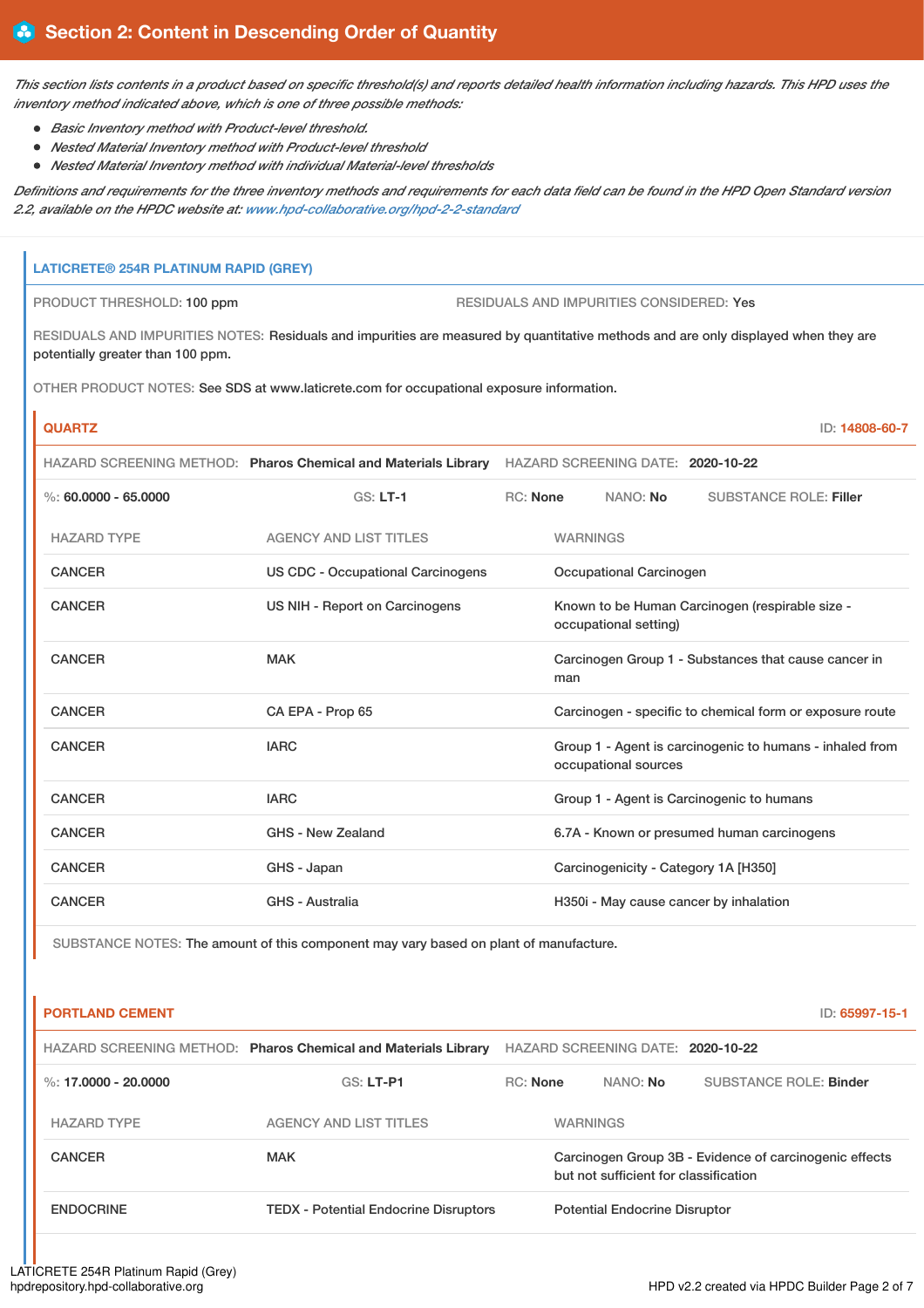| SUBSTANCE NOTES: The amount of this component may vary based on plant of manufacture.                                                                                                                                                                              |                                                                                                                                |                                                |                                   |  |                                                |
|--------------------------------------------------------------------------------------------------------------------------------------------------------------------------------------------------------------------------------------------------------------------|--------------------------------------------------------------------------------------------------------------------------------|------------------------------------------------|-----------------------------------|--|------------------------------------------------|
|                                                                                                                                                                                                                                                                    |                                                                                                                                |                                                |                                   |  |                                                |
| <b>HIGH-ALUMINA CEMENT</b>                                                                                                                                                                                                                                         |                                                                                                                                |                                                |                                   |  | ID: 65997-16-2                                 |
|                                                                                                                                                                                                                                                                    | HAZARD SCREENING METHOD: Pharos Chemical and Materials Library HAZARD SCREENING DATE: 2020-10-22                               |                                                |                                   |  |                                                |
| %: $10,0000 - 12,0000$                                                                                                                                                                                                                                             | <b>GS: LT-UNK</b>                                                                                                              | <b>RC: None</b>                                | NANO: No                          |  | <b>SUBSTANCE ROLE: Binder</b>                  |
| <b>HAZARD TYPE</b>                                                                                                                                                                                                                                                 | <b>AGENCY AND LIST TITLES</b>                                                                                                  |                                                | <b>WARNINGS</b>                   |  |                                                |
| None found                                                                                                                                                                                                                                                         |                                                                                                                                | No warnings found on HPD Priority Hazard Lists |                                   |  |                                                |
|                                                                                                                                                                                                                                                                    | SUBSTANCE NOTES: The amount of this component may vary based on plant of manufacture.                                          |                                                |                                   |  |                                                |
|                                                                                                                                                                                                                                                                    |                                                                                                                                |                                                |                                   |  |                                                |
| <b>UNDISCLOSED</b>                                                                                                                                                                                                                                                 |                                                                                                                                |                                                |                                   |  |                                                |
|                                                                                                                                                                                                                                                                    | HAZARD SCREENING METHOD: Pharos Chemical and Materials Library HAZARD SCREENING DATE: 2020-10-22                               |                                                |                                   |  |                                                |
| $\%$ : 5,0000 - 8,0000                                                                                                                                                                                                                                             | <b>GS: NoGS</b>                                                                                                                | <b>RC: None</b>                                | NANO: No                          |  | <b>SUBSTANCE ROLE: Filler</b>                  |
| <b>HAZARD TYPE</b>                                                                                                                                                                                                                                                 | <b>AGENCY AND LIST TITLES</b>                                                                                                  |                                                | <b>WARNINGS</b>                   |  |                                                |
| None found                                                                                                                                                                                                                                                         |                                                                                                                                |                                                |                                   |  | No warnings found on HPD Priority Hazard Lists |
|                                                                                                                                                                                                                                                                    | SUBSTANCE NOTES: The amount of this component may vary based on plant of manufacture. This product is shown as undisclosed to  |                                                |                                   |  |                                                |
|                                                                                                                                                                                                                                                                    | preserve integrity of formula and maintain competitive advantage. The component CAS # was used to identify associated hazards. |                                                |                                   |  |                                                |
| <b>UNDISCLOSED</b>                                                                                                                                                                                                                                                 |                                                                                                                                |                                                |                                   |  |                                                |
|                                                                                                                                                                                                                                                                    | HAZARD SCREENING METHOD: Pharos Chemical and Materials Library HAZARD SCREENING DATE: 2020-10-22                               |                                                |                                   |  |                                                |
| %: $2.5000 - 4.5000$                                                                                                                                                                                                                                               | <b>GS: LT-UNK</b>                                                                                                              |                                                | RC: None NANO: No                 |  | SUBSTANCE ROLE: Polymer species                |
| <b>HAZARD TYPE</b>                                                                                                                                                                                                                                                 | <b>AGENCY AND LIST TITLES</b>                                                                                                  |                                                | <b>WARNINGS</b>                   |  |                                                |
| None found                                                                                                                                                                                                                                                         |                                                                                                                                |                                                |                                   |  | No warnings found on HPD Priority Hazard Lists |
|                                                                                                                                                                                                                                                                    |                                                                                                                                |                                                |                                   |  |                                                |
| SUBSTANCE NOTES: The amount of this component may vary based on plant of manufacture. This product is shown as undisclosed to<br>preserve integrity of formula and maintain competitive advantage. The component CAS # was used to identify associated hazards.    |                                                                                                                                |                                                |                                   |  |                                                |
|                                                                                                                                                                                                                                                                    |                                                                                                                                |                                                |                                   |  |                                                |
| <b>UNDISCLOSED</b>                                                                                                                                                                                                                                                 |                                                                                                                                |                                                |                                   |  |                                                |
|                                                                                                                                                                                                                                                                    | HAZARD SCREENING METHOD: Pharos Chemical and Materials Library                                                                 |                                                | HAZARD SCREENING DATE: 2020-10-22 |  |                                                |
| %: $1.0000 - 5.0000$                                                                                                                                                                                                                                               | <b>GS: LT-UNK</b>                                                                                                              | RC: None                                       | NANO: No                          |  | <b>SUBSTANCE ROLE: Filler</b>                  |
| <b>HAZARD TYPE</b>                                                                                                                                                                                                                                                 | <b>AGENCY AND LIST TITLES</b>                                                                                                  |                                                | <b>WARNINGS</b>                   |  |                                                |
| None found                                                                                                                                                                                                                                                         |                                                                                                                                |                                                |                                   |  | No warnings found on HPD Priority Hazard Lists |
| SUBSTANCE NOTES: The amount of this component may vary based on the plant of manufacture. This product is shown as undisclosed to<br>preserve integrity of formula and maintain competitive advantage. The component CAS# was used to identify associated hazards. |                                                                                                                                |                                                |                                   |  |                                                |
| <b>LITHIUM CARBONATE</b>                                                                                                                                                                                                                                           |                                                                                                                                |                                                |                                   |  | ID: 554-13-2                                   |
|                                                                                                                                                                                                                                                                    | HAZARD SCREENING METHOD: Pharos Chemical and Materials Library HAZARD SCREENING DATE: 2020-10-22                               |                                                |                                   |  |                                                |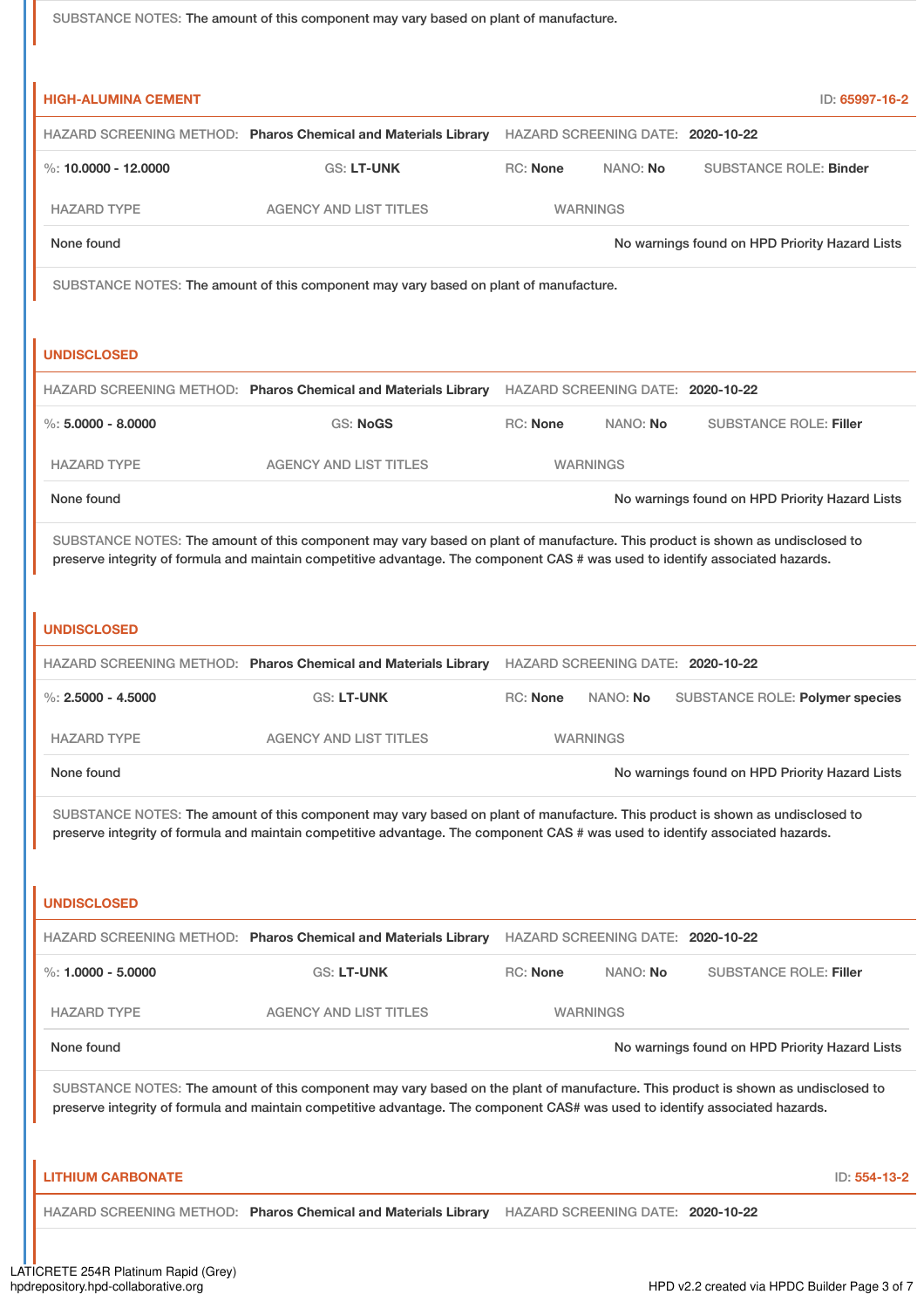| %: $0.4000 - 0.6000$                                                                                                                                                                                                                                                                  | <b>GS: LT-1</b>                                                | RC: None NANO: No SUBSTANCE ROLE: Processing regulator                                                                                                                                                                                                          |              |  |  |  |
|---------------------------------------------------------------------------------------------------------------------------------------------------------------------------------------------------------------------------------------------------------------------------------------|----------------------------------------------------------------|-----------------------------------------------------------------------------------------------------------------------------------------------------------------------------------------------------------------------------------------------------------------|--------------|--|--|--|
| <b>HAZARD TYPE</b>                                                                                                                                                                                                                                                                    | <b>AGENCY AND LIST TITLES</b>                                  | <b>WARNINGS</b>                                                                                                                                                                                                                                                 |              |  |  |  |
| <b>REPRODUCTIVE</b>                                                                                                                                                                                                                                                                   | GHS - New Zealand                                              | 6.8A - Known or presumed human reproductive or<br>developmental toxicants                                                                                                                                                                                       |              |  |  |  |
| <b>REPRODUCTIVE</b>                                                                                                                                                                                                                                                                   | GHS - Japan                                                    | Toxic to reproduction - Category 1A [H360]                                                                                                                                                                                                                      |              |  |  |  |
| <b>DEVELOPMENTAL</b>                                                                                                                                                                                                                                                                  | CA EPA - Prop 65                                               | Developmental toxicity                                                                                                                                                                                                                                          |              |  |  |  |
| SUBSTANCE NOTES: The amount of this component may vary based on plant of manufacture.                                                                                                                                                                                                 |                                                                |                                                                                                                                                                                                                                                                 |              |  |  |  |
| <b>UNDISCLOSED</b>                                                                                                                                                                                                                                                                    |                                                                | HAZARD SCREENING METHOD: Pharos Chemical and Materials Library HAZARD SCREENING DATE: 2020-10-22                                                                                                                                                                |              |  |  |  |
| $\%$ : 0.2500 - 0.5000                                                                                                                                                                                                                                                                | <b>GS: LT-UNK</b>                                              | RC: None NANO: No SUBSTANCE ROLE: Processing regulator                                                                                                                                                                                                          |              |  |  |  |
| <b>HAZARD TYPE</b>                                                                                                                                                                                                                                                                    | <b>AGENCY AND LIST TITLES</b>                                  | <b>WARNINGS</b>                                                                                                                                                                                                                                                 |              |  |  |  |
| None found                                                                                                                                                                                                                                                                            |                                                                | No warnings found on HPD Priority Hazard Lists                                                                                                                                                                                                                  |              |  |  |  |
| SUBSTANCE NOTES: The amount of this component may vary based on plant of manufacture. This product is shown as undisclosed to<br>preserve integrity of formula and maintain competitive advantage. The component CAS # was used to identify associated hazards.<br><b>UNDISCLOSED</b> |                                                                |                                                                                                                                                                                                                                                                 |              |  |  |  |
|                                                                                                                                                                                                                                                                                       |                                                                | HAZARD SCREENING METHOD: Pharos Chemical and Materials Library HAZARD SCREENING DATE: 2020-10-22                                                                                                                                                                |              |  |  |  |
|                                                                                                                                                                                                                                                                                       |                                                                |                                                                                                                                                                                                                                                                 |              |  |  |  |
| %: $0.1000 - 0.2000$                                                                                                                                                                                                                                                                  | <b>GS: LT-UNK</b>                                              | RC: None NANO: No SUBSTANCE ROLE: Processing regulator                                                                                                                                                                                                          |              |  |  |  |
| <b>HAZARD TYPE</b>                                                                                                                                                                                                                                                                    | <b>AGENCY AND LIST TITLES</b>                                  | <b>WARNINGS</b>                                                                                                                                                                                                                                                 |              |  |  |  |
| None found                                                                                                                                                                                                                                                                            |                                                                | No warnings found on HPD Priority Hazard Lists                                                                                                                                                                                                                  |              |  |  |  |
|                                                                                                                                                                                                                                                                                       |                                                                | SUBSTANCE NOTES: The amount of this component may vary based on plant of manufacture. This product is shown as undisclosed to<br>preserve integrity of formula and maintain competitive advantage. The component CAS # was used to identify associated hazards. |              |  |  |  |
| <b>CALCIUM CARBONATE</b>                                                                                                                                                                                                                                                              |                                                                |                                                                                                                                                                                                                                                                 | ID: 471-34-1 |  |  |  |
|                                                                                                                                                                                                                                                                                       |                                                                | HAZARD SCREENING METHOD: Pharos Chemical and Materials Library HAZARD SCREENING DATE: 2020-10-22                                                                                                                                                                |              |  |  |  |
| %: Impurity/Residual                                                                                                                                                                                                                                                                  | <b>GS: BM-3</b>                                                | <b>RC: None</b><br>SUBSTANCE ROLE: Impurity/Residual<br>NANO: No                                                                                                                                                                                                |              |  |  |  |
| <b>HAZARD TYPE</b>                                                                                                                                                                                                                                                                    | <b>AGENCY AND LIST TITLES</b>                                  | <b>WARNINGS</b>                                                                                                                                                                                                                                                 |              |  |  |  |
| None found                                                                                                                                                                                                                                                                            |                                                                | No warnings found on HPD Priority Hazard Lists                                                                                                                                                                                                                  |              |  |  |  |
| raw material and/or be less than 100ppm.                                                                                                                                                                                                                                              |                                                                | SUBSTANCE NOTES: This substance is an impurity or residual. This impurity/residual may or may not be present based on the source of the                                                                                                                         |              |  |  |  |
| <b>LIMESTONE; CALCIUM CARBONATE</b>                                                                                                                                                                                                                                                   |                                                                | ID: 1317-65-3                                                                                                                                                                                                                                                   |              |  |  |  |
|                                                                                                                                                                                                                                                                                       | HAZARD SCREENING METHOD: Pharos Chemical and Materials Library | HAZARD SCREENING DATE: 2020-10-22                                                                                                                                                                                                                               |              |  |  |  |
| %: Impurity/Residual                                                                                                                                                                                                                                                                  | GS: LT-UNK                                                     | <b>RC: None</b><br>NANO: No<br>SUBSTANCE ROLE: Impurity/Residual                                                                                                                                                                                                |              |  |  |  |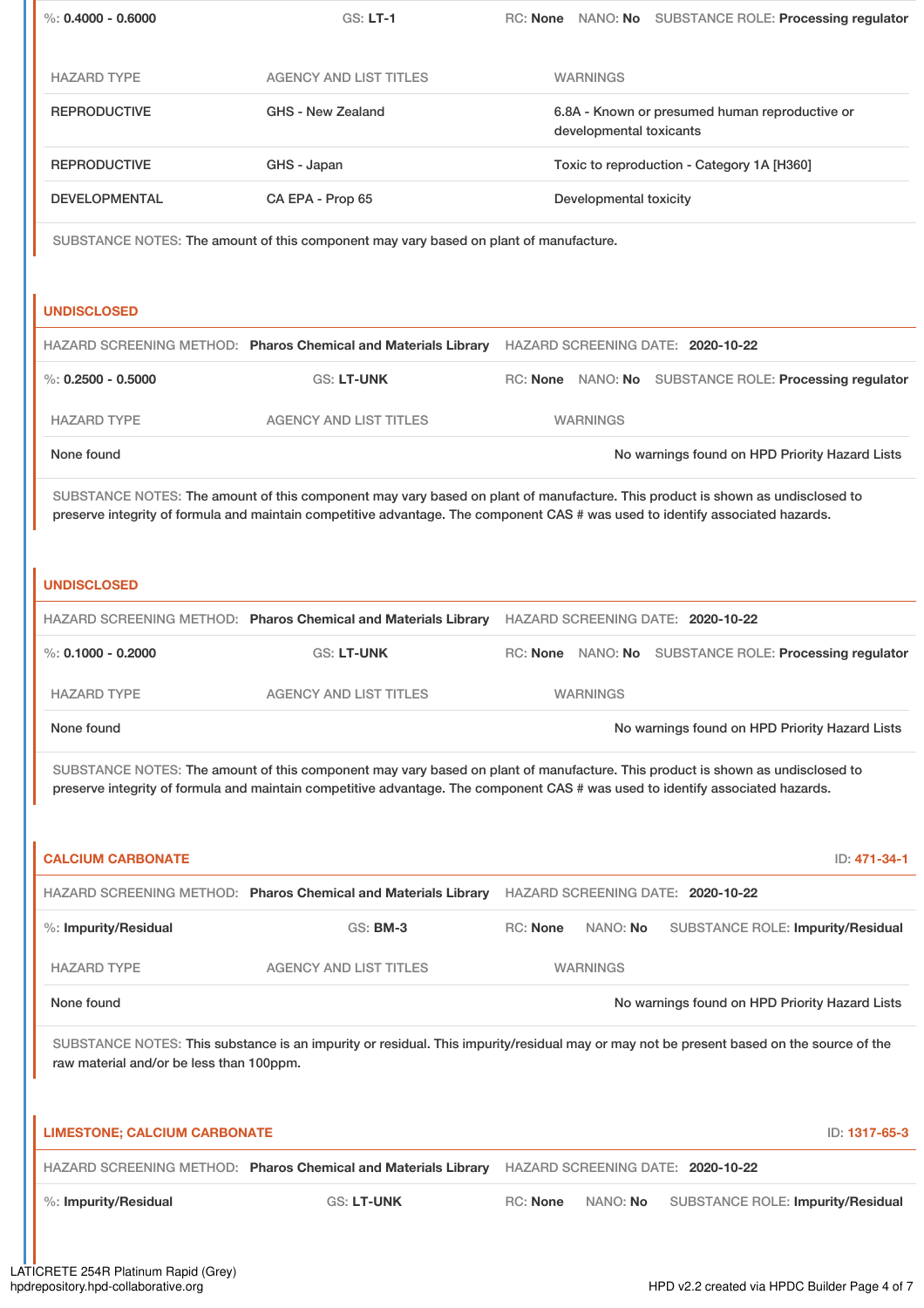SUBSTANCE NOTES: This substance is an impurity or residual. This impurity/residual may or may not be present based on the source of the raw material and/or be less than 100ppm.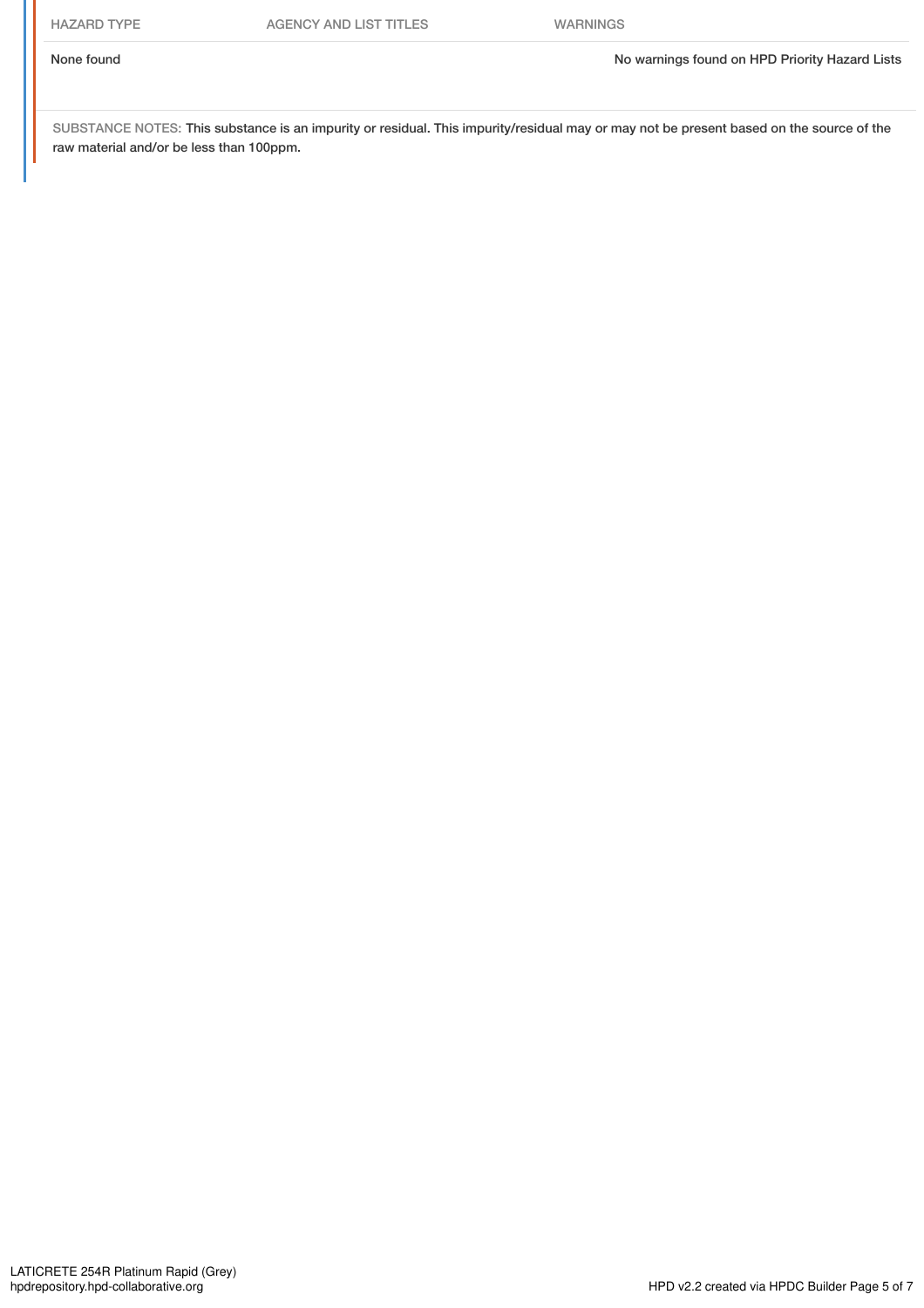This section lists applicable certification and standards compliance information for VOC emissions and VOC content. Other types of health or *environmental performance testing or certifications completed for the product may be provided.*

| <b>VOC EMISSIONS</b>                                                                                                                                                                                                                                                                                                                                                            | N/A                                                                                                                   |           |                                            |  |  |
|---------------------------------------------------------------------------------------------------------------------------------------------------------------------------------------------------------------------------------------------------------------------------------------------------------------------------------------------------------------------------------|-----------------------------------------------------------------------------------------------------------------------|-----------|--------------------------------------------|--|--|
| <b>CERTIFYING PARTY: Self-declared</b><br>APPLICABLE FACILITIES: Applies to All Facilities.<br><b>CERTIFICATE URL:</b>                                                                                                                                                                                                                                                          | ISSUE DATE: 2020-10- EXPIRY DATE:<br>07                                                                               |           | <b>CERTIFIER OR LAB: LATICRETE</b>         |  |  |
| CERTIFICATION AND COMPLIANCE NOTES: LATICRETE® 254R Platinum Rapid (Grey) has not been tested for VOC emissions.                                                                                                                                                                                                                                                                |                                                                                                                       |           |                                            |  |  |
| <b>VOC CONTENT</b>                                                                                                                                                                                                                                                                                                                                                              | TDS 251 "Low VOC LATICRETE® Products"                                                                                 |           |                                            |  |  |
| <b>CERTIFYING PARTY: Self-declared</b><br>APPLICABLE FACILITIES: Applies to All Facilities.<br><b>CERTIFICATE URL:</b><br>https://www.laticrete.com/~/media/support-and-<br>downloads/technical-datasheets/tds251.ashx<br>CERTIFICATION AND COMPLIANCE NOTES: Meets LEED v4.1 Credit "Low Emitting Materials" VOC Content Requirements per SCAQMD Rule 1168<br>(Tile Adhesive). | ISSUE DATE: 2020-08- EXPIRY DATE:<br>12                                                                               |           | <b>CERTIFIER OR LAB: LATICRETE</b>         |  |  |
| <b>LCA</b>                                                                                                                                                                                                                                                                                                                                                                      | LATICRETE Cement Mortar for Tile Installation Product Specific (Type III)<br><b>Environmental Product Declaration</b> |           |                                            |  |  |
| <b>CERTIFYING PARTY: Third Party</b><br>APPLICABLE FACILITIES: Applies to All Facilities in North<br>America<br><b>CERTIFICATE URL:</b><br>https://laticrete.com/~/media/environmental-product-<br>data-sheets/cement-mortar-for-tile-installation.ashx                                                                                                                         | ISSUE DATE: 2016-11- EXPIRY DATE: 2021-<br>29                                                                         | $11 - 28$ | <b>CERTIFIER OR LAB: UL</b><br>Environment |  |  |
| CERTIFICATION AND COMPLIANCE NOTES: Meets LEED v4.1 Credit "Building Product Disclosure and Optimization-Environmental Product<br>Declarations" requirements as a Product Specific (Type III) EPD.                                                                                                                                                                              |                                                                                                                       |           |                                            |  |  |

# **H** Section 4: Accessories

This section lists related products or materials that the manufacturer requires or recommends for installation (such as adhesives or fasteners), maintenance, cleaning, or operations. For information relating to the contents of these related products, refer to their applicable Health Product *Declarations, if available.*

**WATER HPD** URL: **No HPD** URL: **No HPD Available** 

CONDITION WHEN RECOMMENDED OR REQUIRED AND/OR OTHER NOTES: LATICRETE 254R Platinum Rapid (Grey) to be mixed with water only following mix ratio and directions as stated in product data sheet.

# **Section 5: General Notes**

LATICRETE® 254R Platinum Rapid (Grey) meets the Living Building Challenge v4.0 requirement that the product does not contain any of the Red Listed Materials or Chemicals. Specifically, LATICRETE 254 Platinum Rapid (Grey) does not contain the following: Antimicrobials (marketed with a health claim) •Alkylphenols and related compounds •Asbestos •Bisphenol A (BPA) and structural analogues •California Banned Solvents •Chlorinated Polymers, including Chlorinated polyethylene (CPE), Chlorinated Polyvinyl Chloride (CPVC), Chloroprene (neoprene monomer), Chlorosulfonated polyethylene (CSPE), Polyvinylidiene chloride (PVDC), and Polyvinyl Chloride (PVC) •Chlorobenzenes •Chlorofluorocarbons (CFCs) & Hydrochlorofluorocarbons (HCFCs) •Formaldehyde (added) • Monomeric, polymeric and organo-phosphate halogenated flame retardants (HFRs) •Organotin Compounds •Perfluorinated Compounds (PFCs) •Phthalates (orthophthalates) •Polychlorinated Biphenyls (PCBs) •Polycyclic Aromatic Hydrocarbons (PAH) •Short-Chain and Medium-Chain Chlorinated Paraffins •Toxic Heavy Metals - Arsenic, Cadmium, Chromium, Lead (added), and Mercury •Wood treatments containing Creosote, Arsenic or Pentachlorophenol. See Section 1 for Volatile Organic Compounds (VOC) (wet applied products) information.